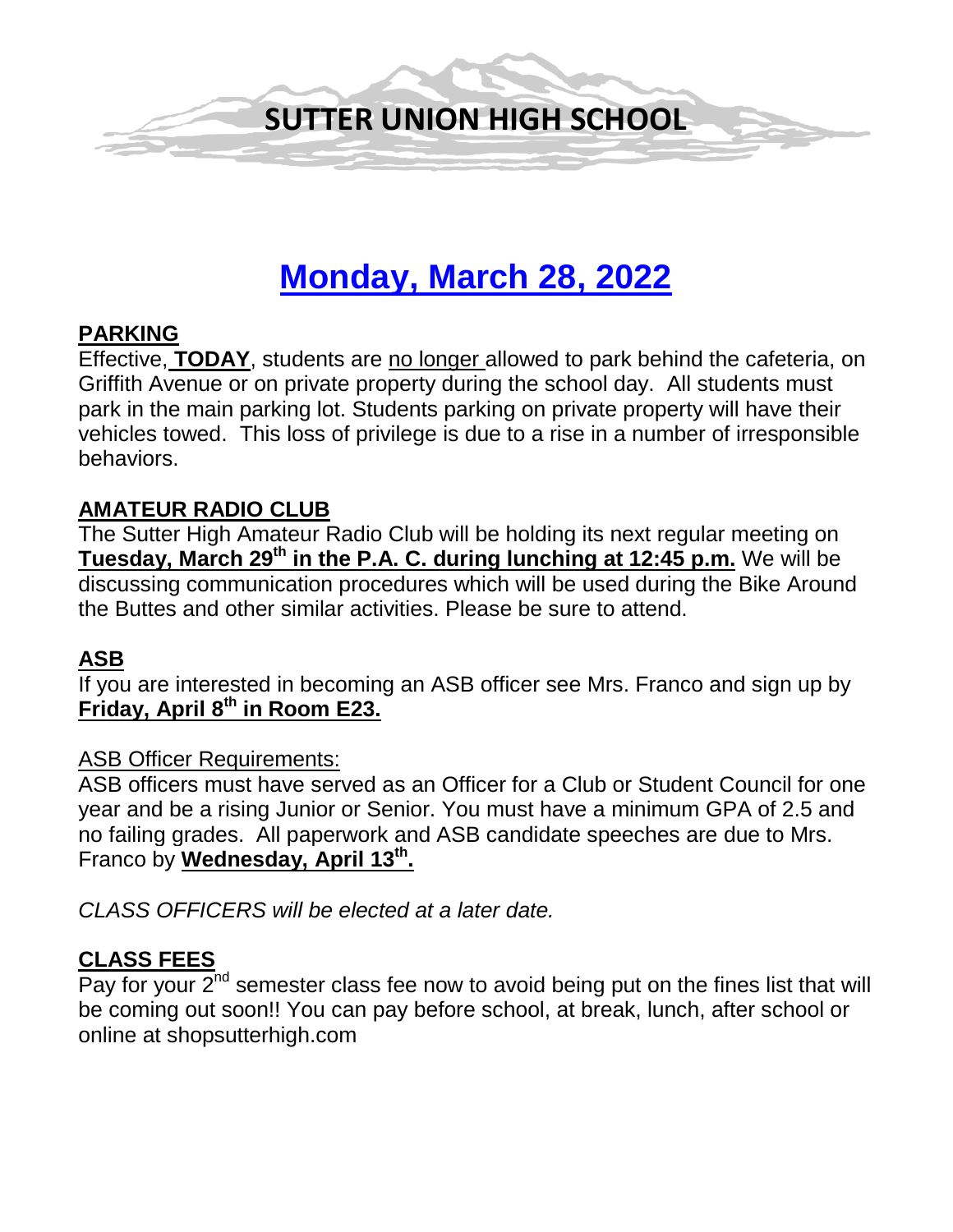

# **INTERACT CLUB**

The Interact Club deadline for **scholarship applications is due no later than April 27**. Please pick up your application in Ms. Cole's room, E-26. You do not have to be an Interact Club member to apply.

# **FBLA**

Just a reminder to make sure and purchase your tickets for the FBLA Easter Egg Hunt on **Thursday, April 14<sup>th</sup> on the soccer field.** Buy your tickets from Mrs. Hopkins, Mr. Danna or any FBLA officer. The cost is \$5. The bunny is coming next week. You will be excused from 5<sup>th</sup> period and lunch.

# **SENIORS**

# **WEBSITE**

Seniors: Make sure you check the Sutter High School website. You have a great deal to accomplish this year and will benefit from visiting our website, [www.sutterhuskies.com](http://www.sutterhuskies.com/) , often for up-to-date information on:

- Colleges Applications
- Financial Aid
- Job Leads
- SAT/ACT
- Scholarships
- Transcripts
- Upcoming Events
- And more!

# **YUBA COLLEGE**

- **Message from Yuba College:**
- **The Summer and Fall 2022 applications are OPEN!** The summer application covers both the summer and fall semester, even if a student decides not to enroll in summer classes.
- Our **Summer/Fall schedule is expected to be viewable starting Monday, April 18th**. Students will be able to look at the schedule to see which classes will be offered, students should **NOT** be submitting the High School Recommendation Form before the pre-coding Dual Enrollment period.